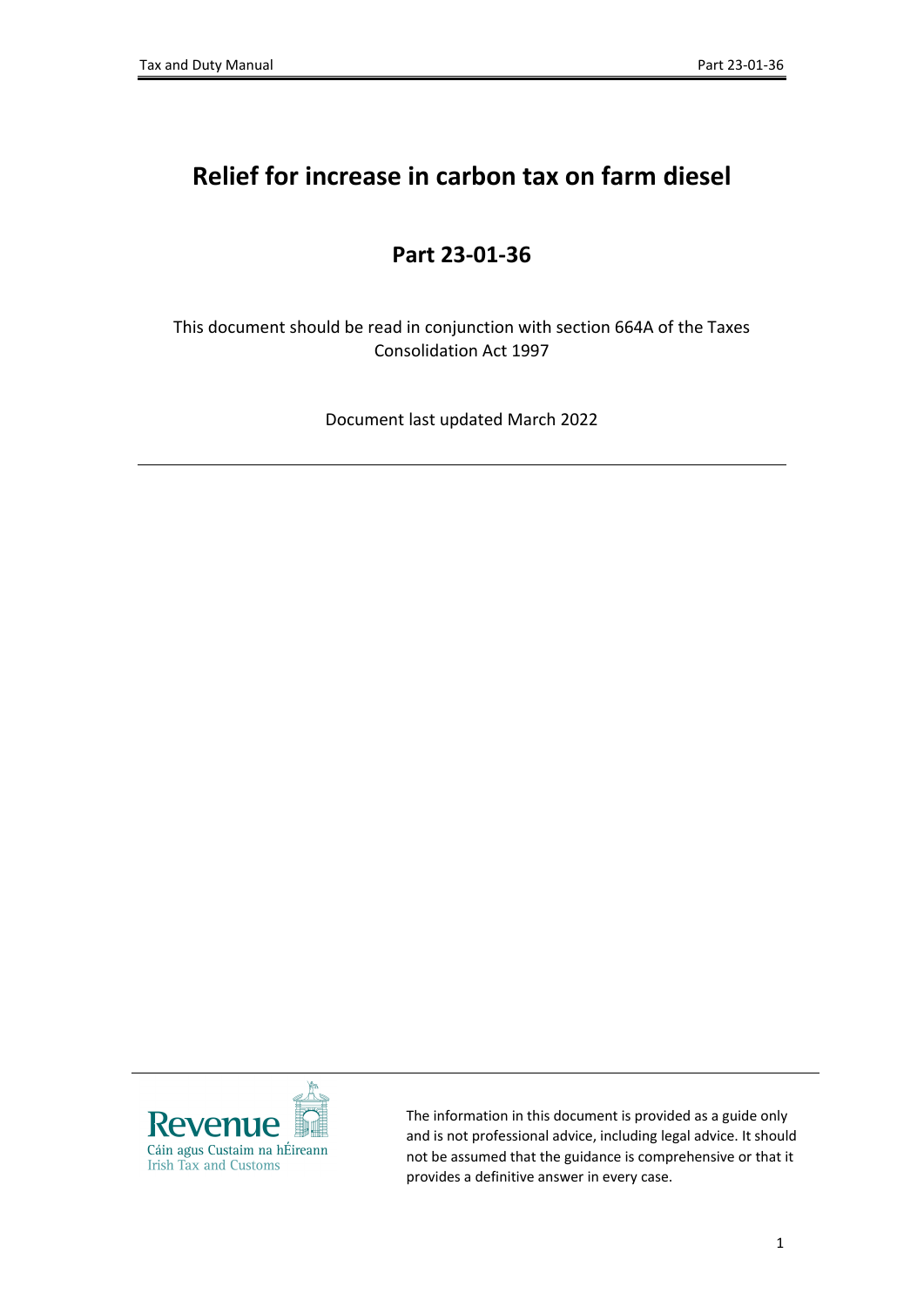### 1 Introduction

Relief for expenditure incurred in respect of an increase in the carbon tax on farm diesel is provided for by section 664A of the Taxes Consolidation Act 1997. This Tax and Duty Manual provides an overview of how the relief operates.

### 2 What is the carbon tax on farm diesel?

Mineral oils such as petrol, road diesel and farm diesel (marked gas oil) are subject to an excise duty called Mineral Oil Tax. The "carbon tax" referred to in section 664A refers to the carbon component of Mineral Oil Tax for farm diesel, which was introduced on 1 May 2010. The rate of the charge was increased on 1 May 2012, 1 May 2020, 1 May 2021 and will increase on 1 May 2022. The table below sets out the Mineral Oil Tax carbon component (carbon tax) rates applying to farm diesel since 2010.

| Applicable time period     | Rate of carbon<br>component of MOT<br>per 1,000 litres |
|----------------------------|--------------------------------------------------------|
| 1 May 2010 - 30 April 2012 | €41.30                                                 |
| 1 May 2012 - 30 April 2020 | €54.92                                                 |
| 1 May 2020 - 30 April 2021 | €70.42                                                 |
| 1 May 2021 - 30 April 2022 | €90.81                                                 |
| w.e.f. 1 May 2022          | €111.14                                                |

# 3 How is the relief calculated?

When the rate of the carbon tax applying to farm diesel was increased in 2012, a deduction for the additional amount of expenditure on the carbon tax incurred by persons carrying on a trade of farming on the purchase of farm diesel was introduced.

The way the relief operates is that a farmer claims an income tax or corporation tax deduction for farm diesel that is equal to the difference between the carbon tax charged and the carbon tax that would have been charged had it been calculated at the rate of €41.30 per 1,000 litres (i.e. the rate that applied from 1 May 2010 until 30 April 2012). The farmer is also entitled to claim a deduction for expenditure on the farm diesel (including the carbon tax charged in respect of the diesel).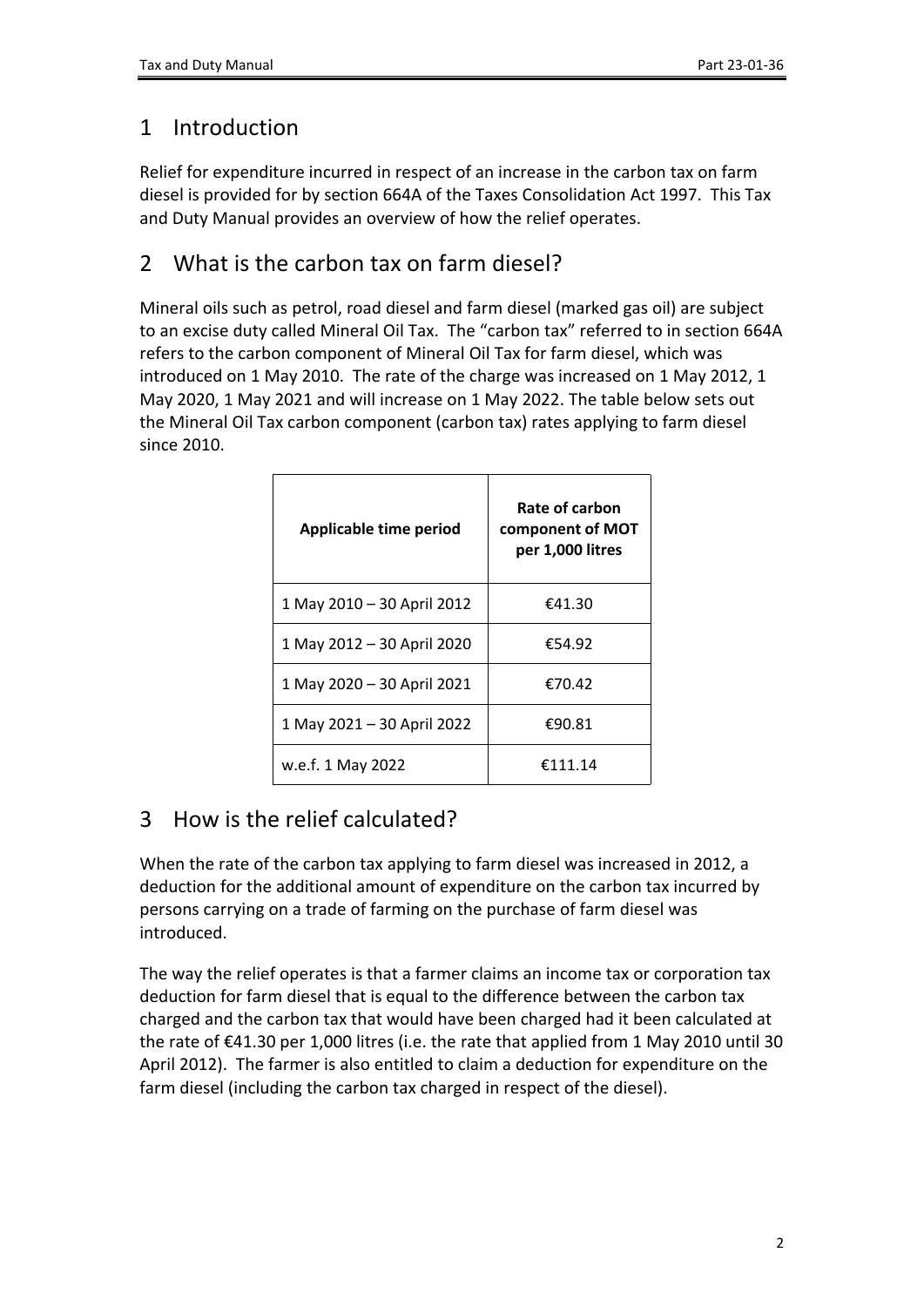# 4 Who is entitled to claim the relief?

The relief is available to any person carrying on a trade of farming in the State and who, in a year of assessment (if an individual) or an accounting period (if a company), is entitled to a deduction for expenditure incurred on the purchase of farm diesel in taxing the profits of their trade. However, the relief is not available in respect of expenditure on carbon tax on fuels other than farm diesel.

Agricultural contractors are not entitled to this relief as they are not carrying on a trade of farming. This is because farming, which is defined in section 654 of the Taxes Consolidation Act 1997, requires the occupation of farmland and agricultural contracting does not involve the occupation of farmland. However, agricultural contractors who incur expenses in relation to farm diesel in the course of their trade of agricultural contracting may claim an income tax or corporation tax deduction for those expenses, including any carbon tax charged in respect of the diesel.

#### 5 Examples

#### **Example 1**

For the accounting period ended 31 December 2018, a company carrying on a trade of farming is entitled to a deduction for the cost of 10,000 litres of farm diesel used in the course of the trade. The farm diesel cost €7,500 and this included carbon tax of €549.20 (based on the rate of €54.92 per 1,000 litres).

In accordance with the relief for increase in carbon tax on farm diesel, the company is entitled to a deduction in the amount €136.20, which is the difference between the carbon tax included in the cost of the farm diesel (i.e. €549.20) and the carbon tax that would have been included in the cost if the rate had remained at  $\epsilon$ 41.30 per 1,000 litres (i.e. €413). The company is also entitled to a deduction in the amount €7,500 for the cost of the farm diesel.

#### **Example 2**

For the accounting period ended 31 December 2021, a company carrying on a trade of farming is entitled to a deduction for the cost of 10,000 litres of farm diesel used in the course of the trade. 4,000 litres were purchased in the 4-month period up to 1 May 2021 and cost €3,000 and this includes carbon tax of €281.68 (based on a rate of €70.42 per 1,000 litres). 6,000 litres were purchased in the 8-month period ending on 31 December 2021 and cost €4,500 and this includes carbon tax of €544.86 (based on a rate of €90.81 per 1,000 litres).

In accordance with the relief for increase in carbon tax on farm diesel, the company is entitled to a deduction in respect of the 4,000 litres purchased prior to 1 May 2021 of €116.48 which is the difference between the carbon tax included in the cost of the farm diesel (i.e. €281.68) and the carbon tax that would have been included if the rate had remained at €41.30 per 1,000 litres (i.e. €165.20). Likewise, the company is entitled to a deduction in respect of the 6,000 litres purchased in the eight months